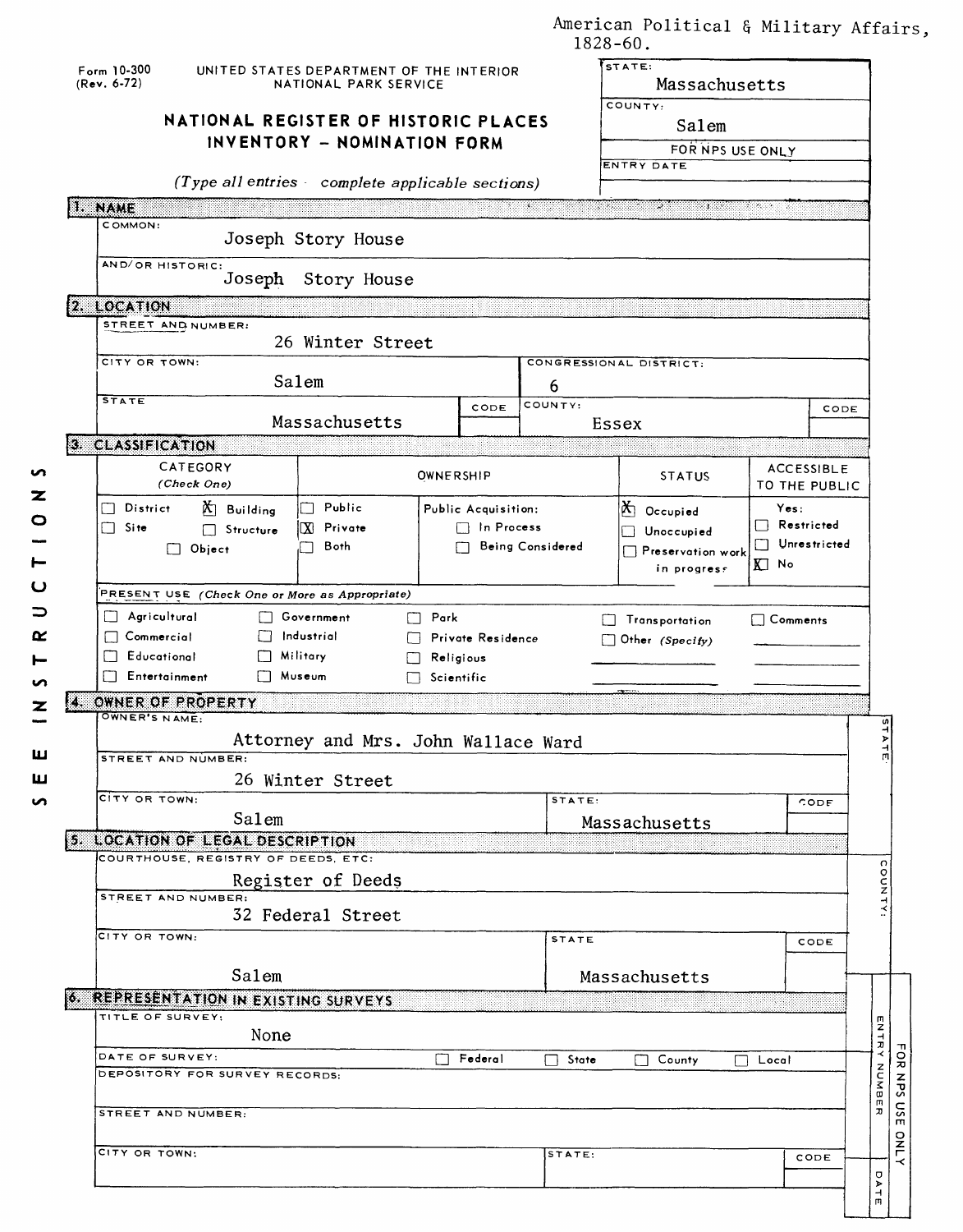| <b>DESCRIPTION</b> |              |             |           |              |       |                     |
|--------------------|--------------|-------------|-----------|--------------|-------|---------------------|
|                    |              |             |           | (Check One)  |       |                     |
|                    | XX Excellent | Good        | Fair      | Deteriorated | Ruins | Unexposed           |
| CONDITION          |              | (Check One) |           |              |       | (Check One)         |
|                    | XX Altered   |             | Unaltered |              | Moved | xх<br>Original Site |

**DESCRIBE THE PRESENT AND ORIGINAL (if known) PHYSICAL APPEARANCE**

The Story House is rated in the highest category for preservation in the Salem Historic District Study Commission's Investigation, Vol.IIa, prepared by Elizabeth K. Reardon.

Similar in style and size to many of the large brick Federal mansions around the Salem Common, this three-story plus hip roof, brick Flemish bond house is rectangular,with the narrow end on Winter Street and its front facade overlooking the Common; there is a narrow service ell behind the main house.

The front portico has been altered several times. The present arrangement of the portico, bay window, and wide front porch was added in 1901. The window lintels are splayed, reeded stone, which was very popular at this time.

The house is very well cared for and appears to have all its original moulding, woodwork, and mantelpeices.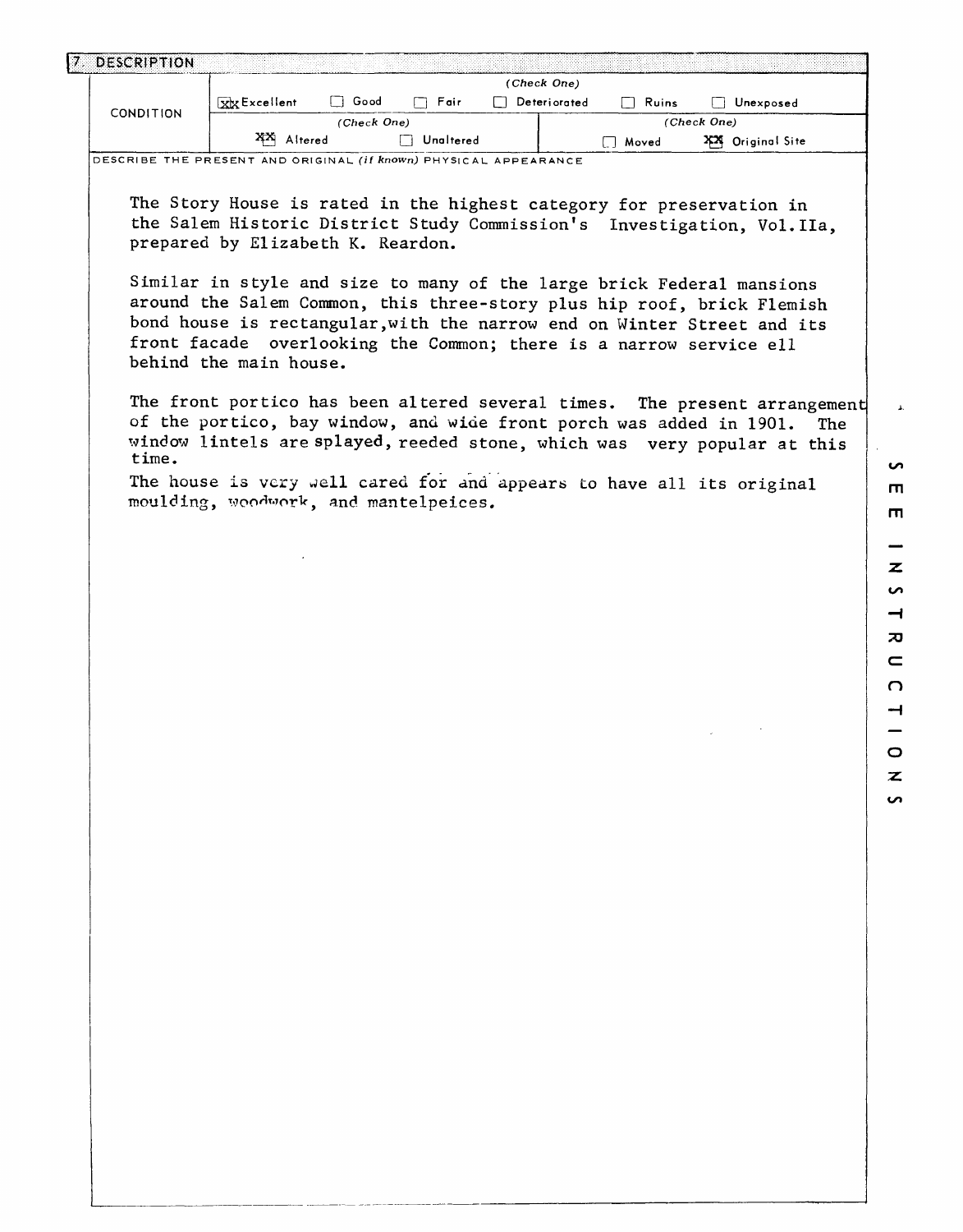| PERIOD (Check One or More as Appropriate)                |                  |                                         |                   |
|----------------------------------------------------------|------------------|-----------------------------------------|-------------------|
| Pre-Columbian                                            | 16th Century     | 18th Century                            | 20th Century      |
| 15th Century                                             | 17th Century     | 19th Century<br>$\overline{\mathbf{x}}$ |                   |
| SPECIFIC DATE(S) (If Applicable and Known)               |                  | 1811-1829                               |                   |
| AREAS OF SIGNIFICANCE (Check One or More as Appropriate) |                  | D.                                      |                   |
| Abor iginal                                              | <b>Education</b> | <b>X</b> ] Political                    | Urban Planning    |
| Prehistoric                                              | Engineering      | Religion/Phi-                           | Other $(Specify)$ |
| <b>Historic</b>                                          | Industry         | losophy                                 |                   |
| Agriculture                                              | Invention        | Science                                 |                   |
| Architecture                                             | Landscape        | Sculpture                               |                   |
| Art                                                      | Architecture     | Social/Human-                           |                   |
| Commerce                                                 | Literature       | itarian                                 |                   |
| Cammunications                                           | Military         | Theater                                 |                   |
| Conservation                                             | Music            | Transportation                          |                   |

The Salem home of Justice Joseph Story is the only extant residence associated with his productive life. Story, who lived here from 1811 until 1829, laid "the judicial basis of the American nation-state 'in his opinion in Martin v. Hunter's Lessee, restated in his influential Commentaries on the Constitution. This nationalist doctrine of the supremacy and precedance of the nation over the states "now stands appraised as a legal classic of timeless importance."  $\frac{1}{2}$  One of the greatest jurists of all times, Story became a worldwide authority on the subjects of equity and conflict of law. He is often regarded as the father of admiralty law and he has exercised enormous influence on American patent and trust law, the law of negotiable instruments, and many other fields of commerical law.<sup>4</sup> Story's influence upon the intellectual development of America extends beyond the legal system. Important figures such as Daniel Webster, Frances Lieber, Alexis de Tocqueville, and John Marshall drew their inspiration, and sometimes the bulk of their ideas from Story. He was a pillar of the Marshall Court, often pointing the way Marshall followed. Regarded as the Father of Harvard Law School, he bequeathed to America both a system of legal education emulated nationwide,and a nationalist spirit widely imbibed in.2

1. Gerald T. Dunne, Justice Joseph Story and The Rise of the Supreme Court (New York, 1970), p. 431.

2. James McClellan, Joseph Story and The American Constitution (Norman, Oklahoma, 1971), pp. vii. 274 and 275.

(Continued)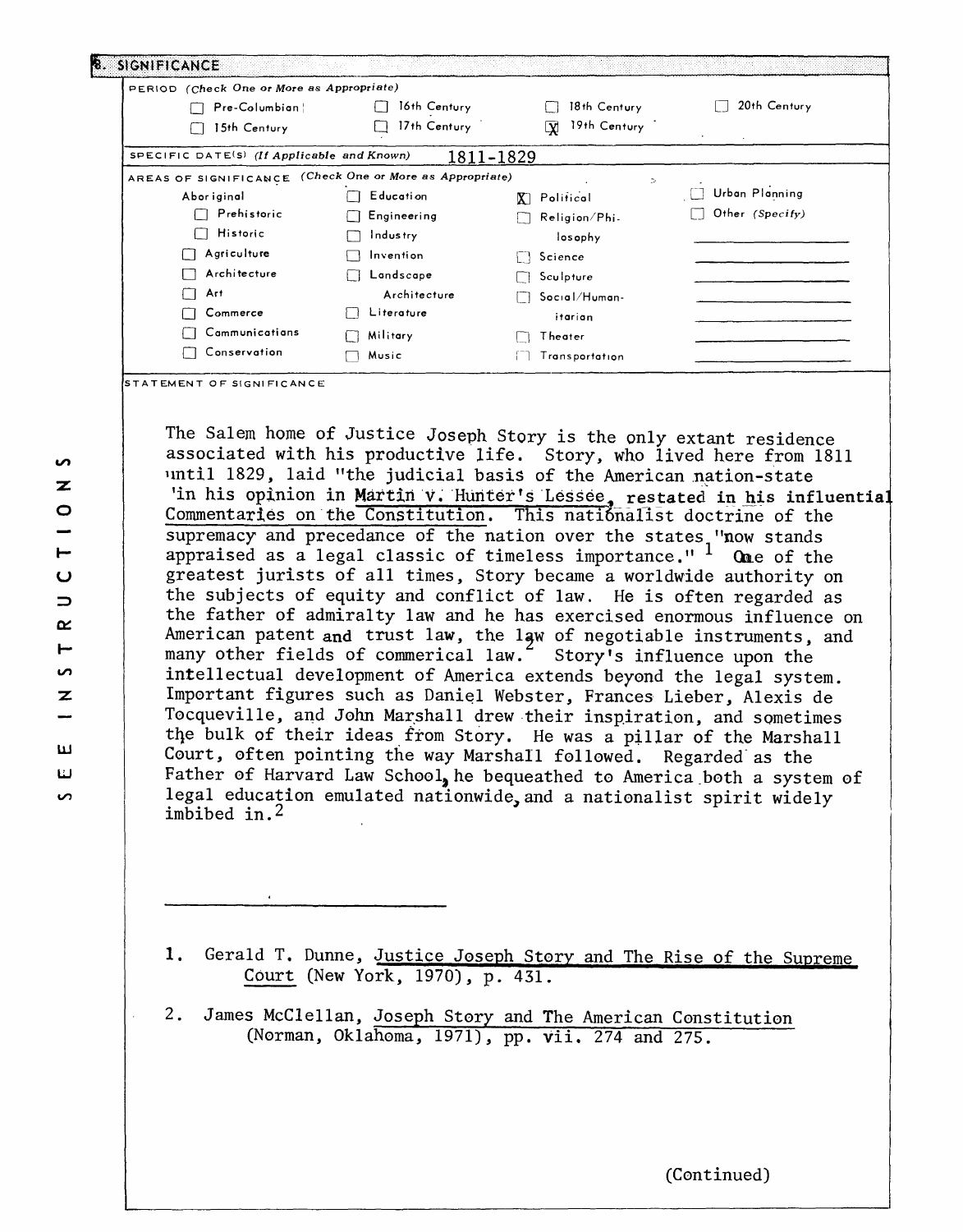|                 | 9. MAJOR BIBLIOGRAPHICAL REFERENCES                                                                                                                                                                                                                                                                                                                                                                                                |                                              |                                 |   |               |                               |                                  |                                                                                                                    |                  |      |
|-----------------|------------------------------------------------------------------------------------------------------------------------------------------------------------------------------------------------------------------------------------------------------------------------------------------------------------------------------------------------------------------------------------------------------------------------------------|----------------------------------------------|---------------------------------|---|---------------|-------------------------------|----------------------------------|--------------------------------------------------------------------------------------------------------------------|------------------|------|
|                 | Dunne, Gerald T., Justice Joseph Strong and The Rise of the Supreme<br>Court, Simon and Schuster, New York, 1970.                                                                                                                                                                                                                                                                                                                  |                                              |                                 |   |               |                               |                                  |                                                                                                                    |                  |      |
|                 | McClellan, James, Joseph Story and The American Constitution, University<br>of Oklahoma Press, Norman, 1971.                                                                                                                                                                                                                                                                                                                       |                                              |                                 |   |               |                               |                                  |                                                                                                                    |                  |      |
|                 | 10. GEOGRAPHICAL DATA                                                                                                                                                                                                                                                                                                                                                                                                              |                                              |                                 |   |               |                               |                                  |                                                                                                                    |                  |      |
|                 | LATITUDE AND LONGITUDE COORDINATES<br>DEFINING A RECTANGLE LOCATING THE PROPERTY                                                                                                                                                                                                                                                                                                                                                   |                                              |                                 | 0 |               |                               |                                  | LATITUDE AND LONGITUDE COORDINATES<br>DEFINING THE CENTER POINT OF A PROPERTY<br>OF LESS THAN TEN ACRES            |                  |      |
| CORNER          | LATITUDE                                                                                                                                                                                                                                                                                                                                                                                                                           | LONGITUDE                                    |                                 | R |               | LATITUDE                      |                                  |                                                                                                                    | <b>LONGITUDE</b> |      |
|                 | Degrees Minutes Seconds   Degrees Minutes Seconds                                                                                                                                                                                                                                                                                                                                                                                  |                                              |                                 |   |               | Degrees Minutes Seconds       |                                  | Degrees Minutes Seconds                                                                                            |                  |      |
| NW              | ۰                                                                                                                                                                                                                                                                                                                                                                                                                                  | $\circ$                                      |                                 |   | 42 $^{\circ}$ | 31'                           | 59"                              | $70^{\circ}$                                                                                                       | 53'              | 26"  |
| NE              | ۰                                                                                                                                                                                                                                                                                                                                                                                                                                  |                                              |                                 |   |               |                               |                                  |                                                                                                                    |                  |      |
| SE.             | $0.$ .<br>$\bullet$                                                                                                                                                                                                                                                                                                                                                                                                                | $0 + 3$                                      |                                 |   |               | かえけいか                         |                                  |                                                                                                                    |                  |      |
| <b>SW</b>       |                                                                                                                                                                                                                                                                                                                                                                                                                                    |                                              |                                 |   |               |                               |                                  |                                                                                                                    |                  |      |
|                 | APPROXIMATE ACREAGE OF NOMINATED PROPERTY: 1                                                                                                                                                                                                                                                                                                                                                                                       |                                              |                                 |   | acres         |                               |                                  |                                                                                                                    |                  |      |
| STATE:          | ILIST ALL STATES AND COUNTIES FOR PROPERTIES OVERLAPPING STATE OR COUNTY BOUNDARIES                                                                                                                                                                                                                                                                                                                                                | $\frac{1}{\sqrt{2}}$ المحمول المحمول المحمول | $\overleftarrow{\texttt{CODE}}$ |   | <b>EQUNTY</b> |                               |                                  |                                                                                                                    |                  |      |
|                 |                                                                                                                                                                                                                                                                                                                                                                                                                                    |                                              |                                 |   |               |                               |                                  |                                                                                                                    |                  | CODE |
| STATE:          |                                                                                                                                                                                                                                                                                                                                                                                                                                    |                                              | CODE                            |   | COUNTY:       |                               |                                  |                                                                                                                    |                  | CODE |
| STATE:          |                                                                                                                                                                                                                                                                                                                                                                                                                                    |                                              | CODE                            |   | COUNTY:       |                               |                                  |                                                                                                                    |                  | CODE |
| STATE:          |                                                                                                                                                                                                                                                                                                                                                                                                                                    |                                              | CODE                            |   | COUNTY:       |                               |                                  |                                                                                                                    |                  | CODE |
|                 |                                                                                                                                                                                                                                                                                                                                                                                                                                    |                                              |                                 |   |               |                               |                                  |                                                                                                                    |                  |      |
|                 | II. FORM PREPARED BY                                                                                                                                                                                                                                                                                                                                                                                                               |                                              |                                 |   |               |                               |                                  |                                                                                                                    |                  |      |
| NAME AND TITLE: |                                                                                                                                                                                                                                                                                                                                                                                                                                    |                                              |                                 |   |               |                               |                                  |                                                                                                                    |                  |      |
|                 |                                                                                                                                                                                                                                                                                                                                                                                                                                    | Benjamin Levy, Senior Historian              |                                 |   |               |                               |                                  |                                                                                                                    |                  |      |
|                 | ORGANIZATION, Division of History, Office of Archeology and                                                                                                                                                                                                                                                                                                                                                                        |                                              |                                 |   |               |                               |                                  | DATE                                                                                                               |                  |      |
|                 | STREET AND NUMBER:                                                                                                                                                                                                                                                                                                                                                                                                                 | Historic Preservation, National Park Service |                                 |   |               |                               |                                  |                                                                                                                    | June 27, 1973    |      |
|                 | 1100 L Street, N.W.                                                                                                                                                                                                                                                                                                                                                                                                                |                                              |                                 |   |               |                               |                                  |                                                                                                                    |                  |      |
|                 |                                                                                                                                                                                                                                                                                                                                                                                                                                    |                                              |                                 |   |               |                               |                                  |                                                                                                                    |                  |      |
| CITY OR TOWN:   | Washington                                                                                                                                                                                                                                                                                                                                                                                                                         |                                              |                                 |   | <b>STATE</b>  |                               |                                  |                                                                                                                    |                  | CODE |
|                 | 12. STATE LIAISON OFFICER CERTIFICATION                                                                                                                                                                                                                                                                                                                                                                                            |                                              |                                 |   |               | D.C.                          |                                  |                                                                                                                    |                  |      |
|                 |                                                                                                                                                                                                                                                                                                                                                                                                                                    |                                              |                                 |   |               |                               |                                  | NATIONAL REGISTER VERIFICATION                                                                                     |                  |      |
|                 | As the designated State Liaison Officer for the Na-<br>tional Historic Preservation Act of 1966 (Public Law<br>89-665), I hereby nominate this property for inclusion<br>in the National Register and certify that it has been<br>evaluated according to the criteria and procedures set<br>forth by the National Park Service. The recommended<br>level of significance of this nomination is:<br>$National \Box$<br>State $\Box$ | Local $\Box$                                 |                                 |   |               | National Register.            | <b>All Controller Controller</b> | I hereby certify that this property is included in the<br>Director, Office of Archeology and Historic Preservation |                  |      |
|                 |                                                                                                                                                                                                                                                                                                                                                                                                                                    |                                              |                                 |   |               |                               |                                  |                                                                                                                    |                  |      |
|                 | Name                                                                                                                                                                                                                                                                                                                                                                                                                               |                                              |                                 |   | ATTEST:       |                               |                                  |                                                                                                                    |                  |      |
|                 |                                                                                                                                                                                                                                                                                                                                                                                                                                    |                                              |                                 |   |               |                               |                                  | Keeper of The National Register                                                                                    |                  |      |
|                 |                                                                                                                                                                                                                                                                                                                                                                                                                                    |                                              |                                 |   |               |                               |                                  |                                                                                                                    |                  |      |
|                 | Date                                                                                                                                                                                                                                                                                                                                                                                                                               |                                              |                                 |   |               | Date $\overline{\phantom{a}}$ |                                  |                                                                                                                    |                  |      |

- $\overline{\mathbf{z}}$  $\overline{v}$  $\overline{\phantom{a}}$  $\overline{\mathbf{z}}$  $\mathbf{C}$  $\Omega$  $\rightarrow$  $\overline{\phantom{0}}$  $\overline{\mathbf{z}}$  $\overline{a}$ 

 $\bullet$  $\blacksquare$  $\blacksquare$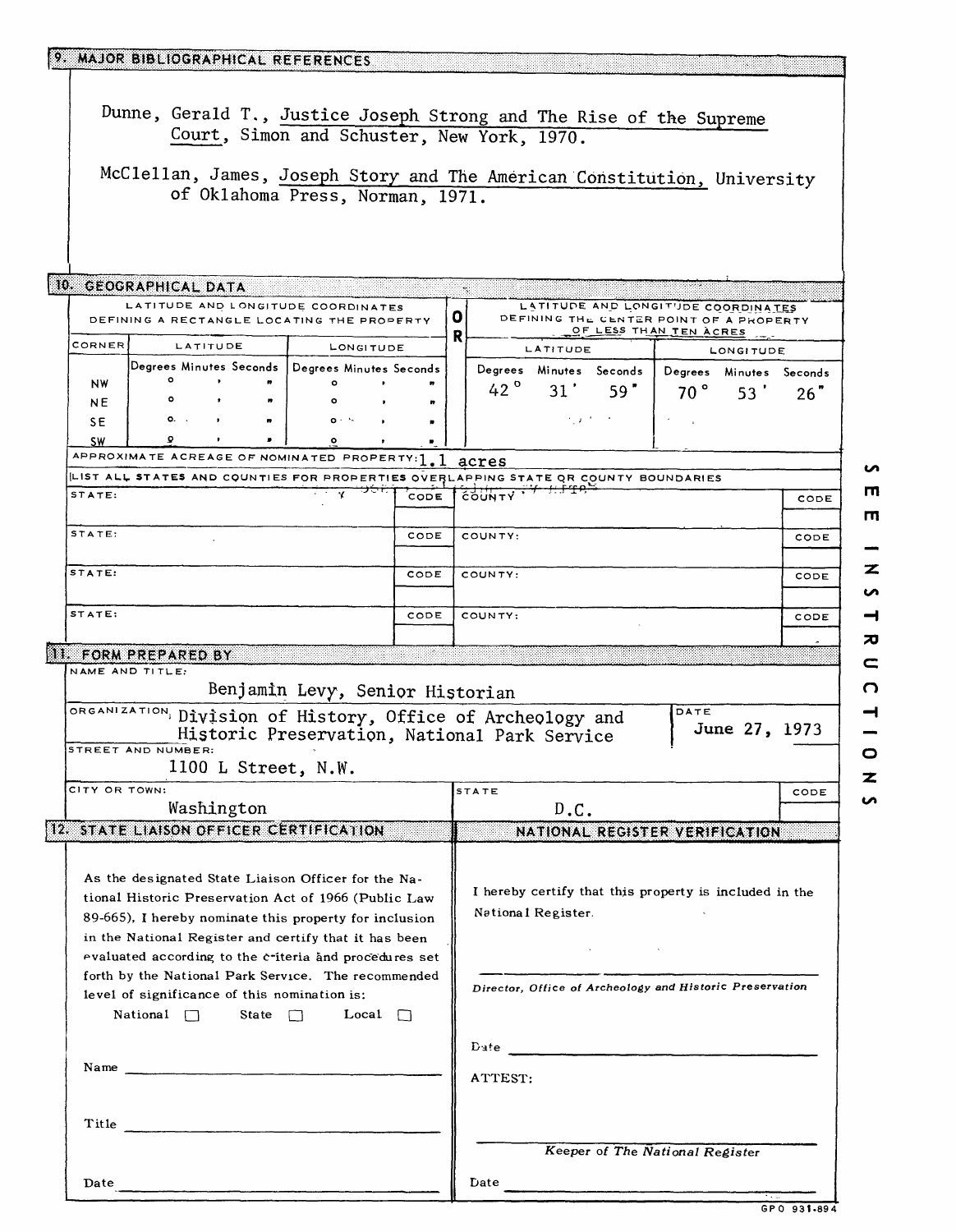**Form 10-300o (July 1969)**

#### **UNITED STATES DEPARTMENT OF THE INTERIOR NATIONAL PARK SERVICE**

# **NATIONAL REGISTER OF HISTORIC PLACES**

## **INVENTORY - NOMINATION FORM**

### *(Continuation Sheet)*

*(Number all entries)*

8. Significance: (1) Joseph Story House, Salem, Mass.

# Biography

Born in Marblehead, Massachusetts in 1779, Joseph Story's intellect and devotion to learning showed themselves at 15 when he was admitted to Harvard College and graduated in 3 years with a standing second only to William Ellery Channing. Studying law in Marblehead under Samuel Sewall, destined to become Chief Justice of the Massachusetts Supreme Court, he indefatigably absorbed the massive and disparate legal treatises of the day. Reading law 14 hours a day brought him to the bar in 1801 when he opened his first Salem office, now destroyed.

He began in politics early in his career, delivering orations stimulating his election to the State House in 1805. It was during this period he joined with Chancellor Kent in pressing for a Court of Equity which had never existed. His report foreshadowed his later drafting of the rules of equity practice for the U.S. Supreme Court and circuit courts. In 1808 he was elected to Congress but disliked submerging his beliefs to party regimentation and remained a maverick politician--a Republican in the midst of Federalist sentiments and an opponent of his own party on specific issues.

Throughout his early career and during his early years on the Supreme Court, his interest in the public welfare never abated. He served as bank president, Harvard College overseer, and pressed for the expansion of trade. He found time to orate on the progress of jurisprudence and participate in the revision of the Massachusetts constitution. He drafted the Crimes Act of 1825 and a bill to extend the jurisdiction of the circuit courts. He was an organizer of the Essex County Historical Society.

Not long after his appointment to the Supreme Court in 1811, he was presented with a flood of admiralty and prize cases resulting from the War of 1812. This challenge he met with comprehensive study of a field little understood or well-defined. His decisions put the admiralty jurisdiction of the Federal courts on a sound basis. Most of his opinions were lengthy and erudite, forming the basis for his many commentaries which went into a dozen editions in over half a century. He is wellknown for his powerful dissenting opinion in Charles River Bridge  $\gamma$ . Warren Bridge in which he criticized the courts attack on the sanctity of contracts.

When Marshall died in 1835, Story was regarded as the logical successor. But he was not in the favor of Andrew Jackson who had called him "the most dangerous man in America." He continued on, often in conflict with the Jacksonian majority, but still laying the groundwork for his influential publications. The Commentaries consisted of 13 volumes on bailments, constitutional law, equity, conflict of laws, pleading, agency,

\_\_\_\_\_\_\_\_\_\_\_\_\_\_\_\_\_\_\_\_\_\_\_\_\_\_\_\_ (Continued)

**STATE** Massachusetts

**FOR NPS USE ONLY**

DATE

COUNTY SaJ cm

**ENTRY NUMBER**